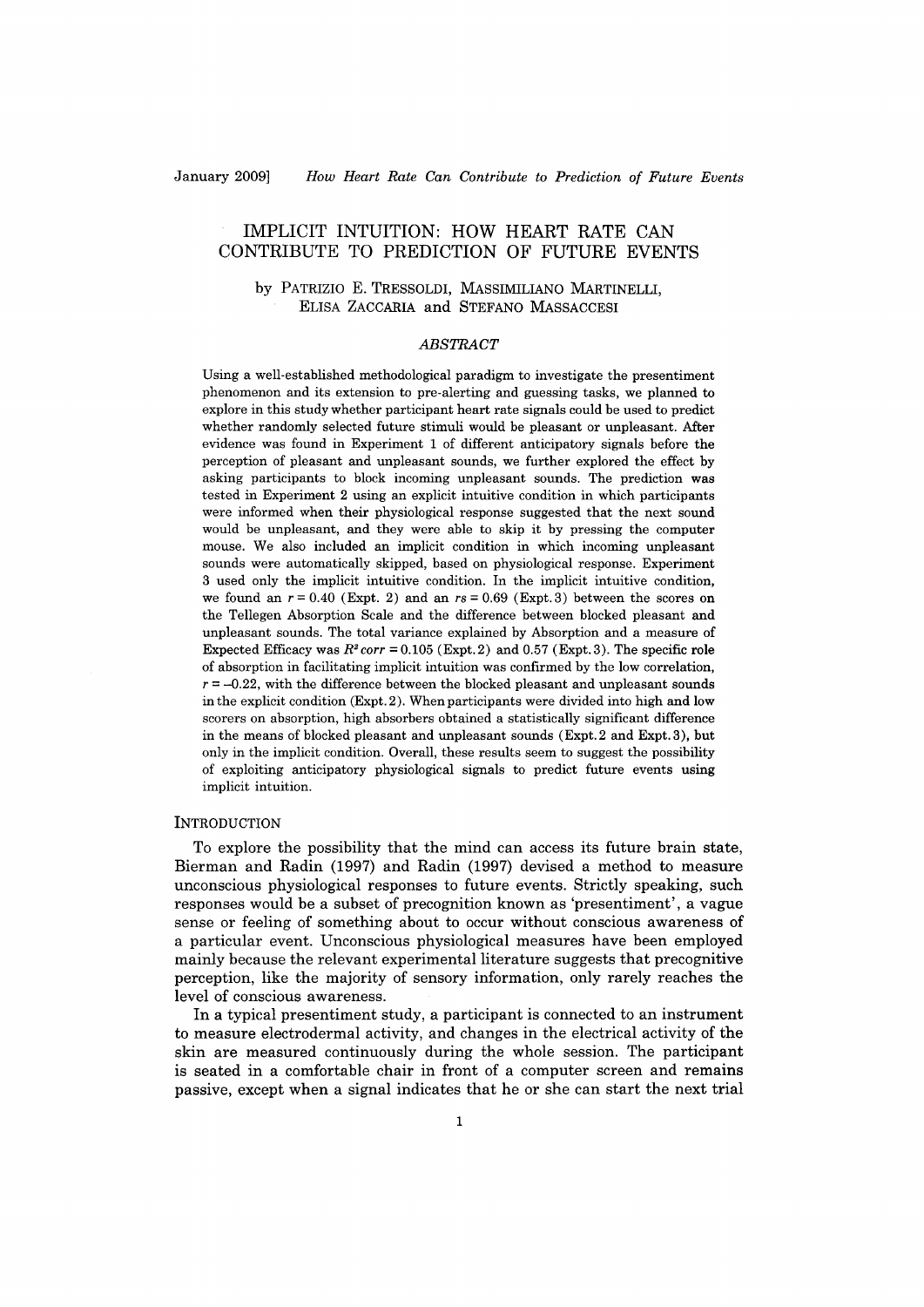by pressing a button. (The number of trials may vary, but is typicalIy around 30.) After the button press, there is a delay of a few seconds until a stimulus is presented, after which there is a 'cool down' period until the next signal. Stimuli are selected randomly from two picture pools (usualIy drawn from the International Affective Picture System; Lang, Bradley & Cuthbert, 1997): one pool contains calm pictures, like photos of landscapes; the other pool contains arousing pictures with violent (e.g. a bloody car crash) or erotic content. Experiments in mainstream psychology have shown clearly different electrodermal activity responses after exposure to arousing and calm stimuli. Lie-detectors make use of this principle. However, in presentiment studies the focus is on the time interval directly *preceding* the stimulus, from the button press until the picture is presented on the screen. Bierman and Radin (1997) and Radin (1997) have demonstrated that, some seconds *before* the presentation of pictures that arouse different emotions, it is possible to observe differential psycho-physiological signals that are similar to but smaller than those observed after the picture has been presented. This pre-response is termed a 'presentiment' effect.

So far, physiological measures used in presentiment research include skin conductance EDA, both SCL and SCR (Radin, 2004), EEG, heart rate (McCraty, Atkinson & Bradley, 2004a; McDonough, Don & Warren, 2002) and fMRI (Bierman & Scholte, 2002). AlI have shown a presentiment effect in one or more studies. The conclusion seems warranted that presentiment is distributed throughout the whole body (McCraty et al., 2004b), as is the case with conventional physiological changes involving emotions. After controlling for some possible alternative explanations like expectancy bias (Dalkvist, Westerlund & Bierman, 2002), this phenomenon was considered a real violation of time asymmetry and consequently a sort of 'physiological precognition'.

Since the pioneer studies by Bierman and Radin (1997) and Radin (1997), further research has been accumulating, confirming and extending this phenomenon using conceptualIy similar paradigms. For example, Warren, McDonough and Don (1992) used a guessing task and confirmed the finding that different categories of future events can give rise to different psychophysiological signals.

The aim of the present investigation was firstly to replicate the anticipatory physiological effect observed with pictures of different emotional content *(presentiment effect:* McCraty, Atkinson & Bradley, 2004; Radin, 2004) and with pictures of different reward content *(pre-cognitive effect:* McDonough, Don & Warren, 2002; Sartori, Massaccesi, Martinelli & Tressoldi, 2004) with sounds of different arousal and pleasure values *(pre-alerting effect)* using a modification of the procedure used by May, Paulinyi, and Vassy (2005) in which they presented alerting sounds randomly mixed with silent controls. Our preference for a pre-alerting paradigm instead of a classical pre-sentiment one was dictated first by the fact that pictures considered fearful or erotic can evoke very different emotional responses in different people. These individuaI differences might mask the effect and would need to be checked at the individuaI level before each experiment. In contrast, physiological reactions to pleasant or unpleasant (alerting) sounds should differ less from person to person. Secondly, we wanted to test whether anticipatory physiological signals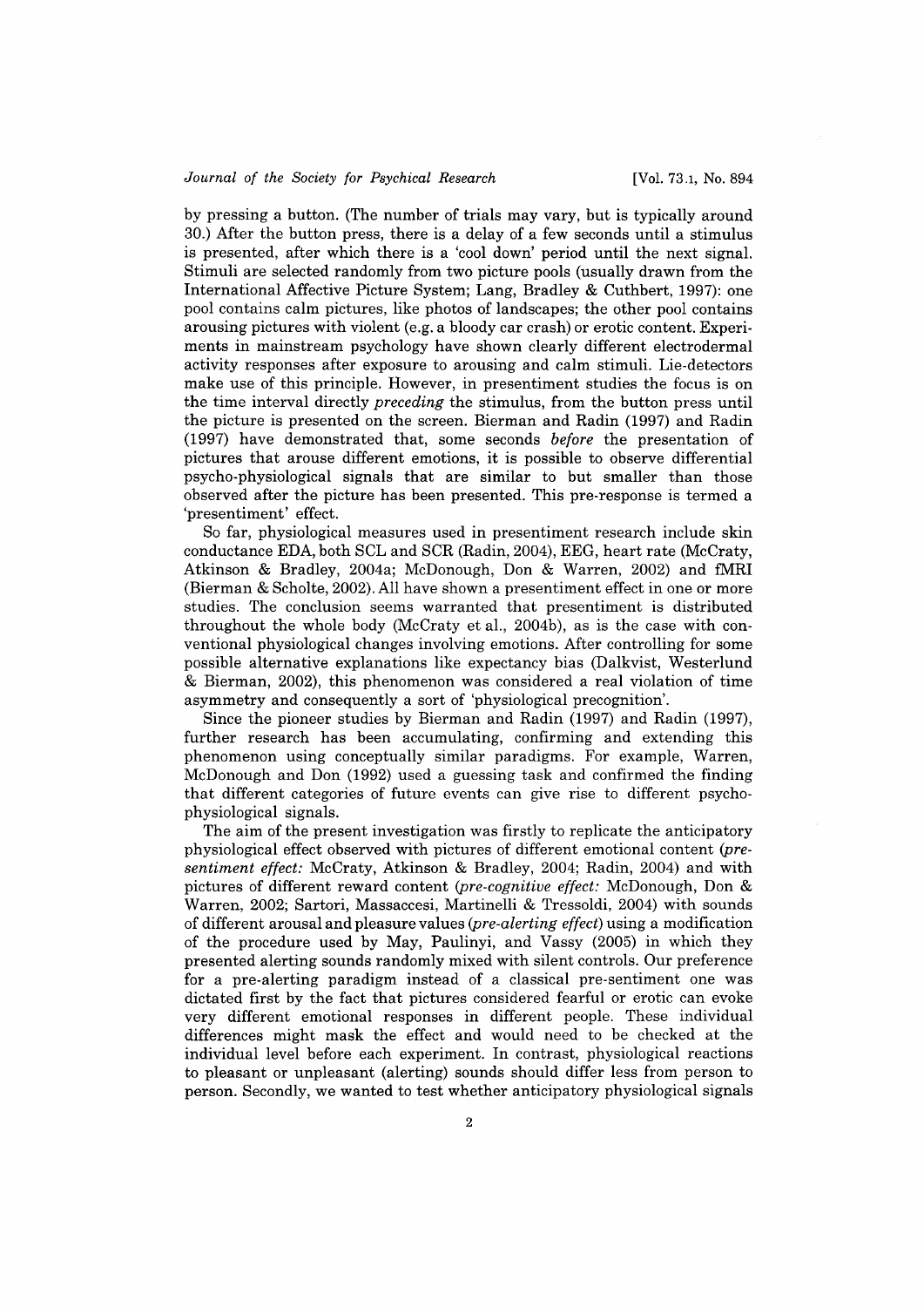# January 2009] *How Heart Rate Can Contribute to Prediction or Future Events*

are robust across modalities. Given that the expected physiological reactions were of the phasic type instead of tonic ones, we measured heart rate instead of electrodermal activity. Thirdly, we were interested in 'extracting' the anticipatory information conveyed by the psycho-physiological signals from their background noise at the level of each single trial, so that participants might be able to make use of it to predict future events. If this project succeeds, it will represent a major step towards the goal of exploiting the capacity of our intuition, and perhaps lead to practical applications for anticipatory signals.

## EXPERIMENT 1

# **METHOD**

The aim of the first experiment was to test for the presence of differential anticipatory heart rate signals occurring before the subjects heard randomlyselected pleasant or unpleasant sounds.

# *Participants*

Twenty-six participants were recruited from among the students and staff members attending the Department of GeneraI Psychology. They were invited to participate in a psycho-physiological experiment aimed at investigating the relationship between heart rate and incoming sounds of different pleasantness. There were twenty-seven females and nine males. Their ages ranged from 18 to 50 years old  $(M = 27.6; SD = 6.5)$ .

## *Procedure and Materials*

The experiment took pIace in a sound-attenuated laboratory. Each participant was seated in a comfortable chair and was informed about the experiment as follows:-

This is an experiment aimed at investigating how heart rate changes after listening to sounds of different pleasantness. Mter you have been connected to the apparatus for recording your heart rate, you will wear headphones to listen to twenty brief sounds of two different categories. One category comprises ten sounds labelled pleasant; the other has ten sounds labelled unpleasant. These sounds are not dangerous or extremely loud, so you must not worry about them. These sounds will be presented in a random order so there is no possibility of discovering any rule underlying their presentation. Your task will consist of listening to the sounds without making any movements and breathing regularly so as not to alter your heart rate.

## *Stimuli*

The twenty stimuli finally used were selected after different pilot trials in order to obtain two categories of ten qualitatively different stimuli. Each sound was subsequently edited digitally to a 2-sec presentation. The final pool of sounds was presented to a panel of twenty judges, students and adults recruited randomly, for their classification using a simplified procedure suggested by Bradley and Lang (2000). Ratings were obtained using SAM (Self-Assessment Manikin: Lang, 1980), which involves a graphic figure depicting values along dimensions of pleasure, arousal, and dominance on a continuously varying scale. Figure 1 illustrates the SAM figures used in the paper-and-pencil version of SAM.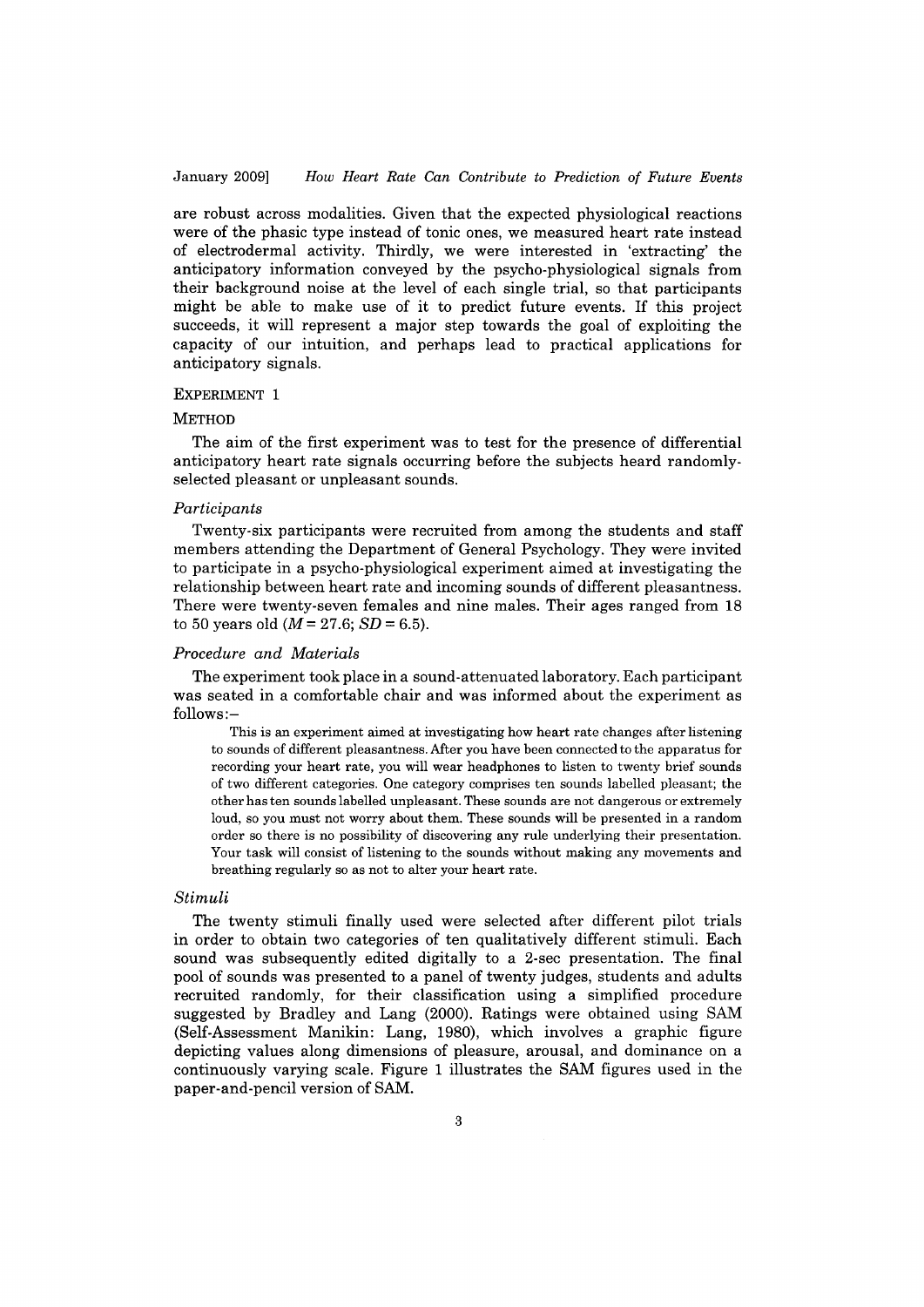

*Figure* 1. *The figure representing the continuum of pleasure (a), arousal (b) and dominance (c).* 

SAM ranges from a smiling, happy figure to a frowning, unhappy figure when representing the pleasure dimension. For the arousal dimension, SAM ranges from an excited, wide-eyed figure to a relaxed, sleepy figure. For the dominance dimension, SAM ranges from a large figure to a small figure. The subject can place an 'X' over any of the five figures in each scale, or between two adjacent figures, which results in a nine -point rating scale for each dimension. Previous studies (e.g. Bradley & Lang, 1994), have determined that ratings of the three major affective dimensions-pleasure, arousal, and dominance — obtained using SAM are similar to those obtained using the verbal semantic differential scale devised by Mehrabian and Russell (1974). For the present investigation, only the pleasure and arousal scales were requested because dominane e was not relevant and always assimilated to the arousal one. The mean rating for the pleasure and arousal scales of the two categories of sounds is presented in Figure 2.

The two dimensions, pleasantness and arousal, are clearly different between the two categories of sounds. These differences are in agreement with some physical parameters, such as loudness measured by an external Sound Level Meter. Max pick level: pleasant sounds, *M* = 76.8; *SD* = 2.6, unpleasant sounds,  $M = 91.3$ ;  $SD = 2.7$ ; Mean Power (RMS), pleasant sounds,  $M = -28.11$ ; *SD* = 10.1; unpleasant sounds,  $M = -13.9$ ; *SD* = 5.03.

# ApPARATUS

# *Heart Rate Sampling*

The software for heart rate data acquisition was original and devised for experiments like this one (Massaccesi, 2001). Briefly, the apparatus for heart rate acquisition consisted of an optoelectronic sensor for a photoplethysmographic measurement by infrared light applied to the index finger of the left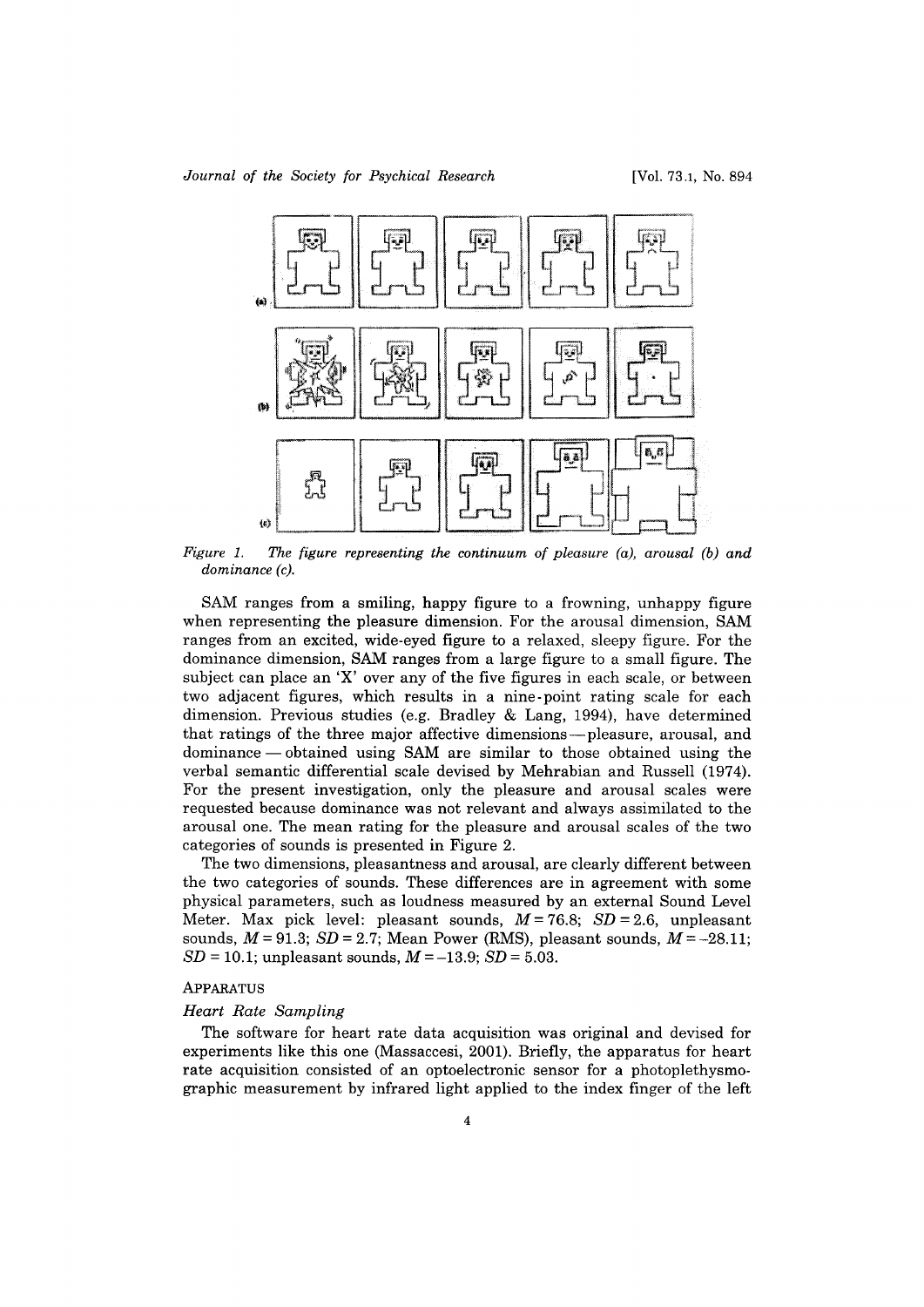

*Figure* 2. *Means and CI* 95% *oi pleasure and arousal for the two categories of sounds.* 

hand. The signal was subsequently conveyed to a Pulse Monitor 701 and to an 8CB-68 National Instrument card converting the analogue signal to digitaI, and was fed to a PC for online data acquisition. Heart rate per minute was automatically estimated using the formula  $P$  (pulse) = 60,000 ms/IBI (interbeat interval). If the research assistant noticed some artifacts during the experiment (for example, anomalous heart rate registrations or apparatus malfunctioning), the task was interrupted and started again.

#### *Sound Presentation*

80unds were stored in a PC and presented by headphones (model Inno Hit  $SH-154$ ) by software using a randomized algorithm, written in  $C++$ , for these experiments (it returns a random number from 1 to 20 after initialization with a random value obtained from the system dock). The sequence of the events is illustrated in Figure 3.

The experiment was started by the participant dicking with the mouse. AlI twenty sounds were then presented, always with the time sequence shown schematicalIy in Figure 3. The total time for the presentation of alI the stimuli was approximately 6 minutes.

# **RESULTS**

#### *Data Analysis*

In the pre-stimulus phase, the null hypothesis is a zero difference between the heart rate means for pleasant and unpleasant sounds. A priori there were no hypotheses on the direction of these differences so, considering the individuaI reactivity differences, we decided to compare the absolute differences statisticalIy. The raw data are presented in Table 1.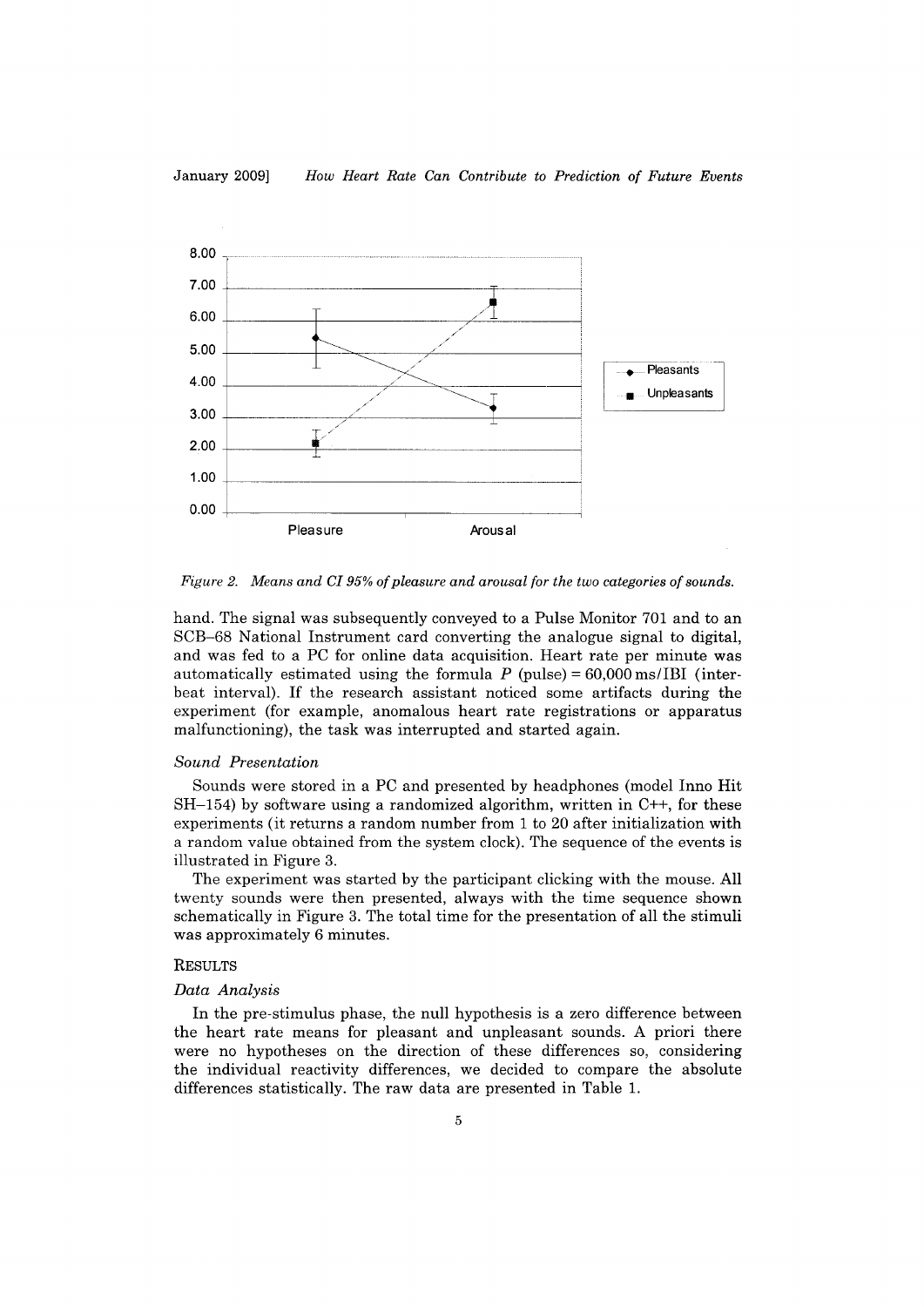#### *Journal of the Society for Psychical Research* [Vol. 73.1, No. 894]



*Figure* 3. *Sequence of events in the experiment.* 

#### Table 1

*Heart Rate Means (and standard deviations) for Pleasant and Unpleasant Sounds Pre and Post their Presentation* 

| Phase             | Pleasant Sounds | Unpleasant Sounds |
|-------------------|-----------------|-------------------|
| Pre presentation  | 79.5<br>(12.4)  | 80.6<br>(12.5)    |
| Post presentation | 79.8<br>(12.4)  | 80.9<br>(12.3)    |

For the whole group, the comparison of the absolute differences in the pre presentation phase was:  $t(25) = 4.8<sup>1</sup>$ ,  $p = 0.000006$ , corr.  $r = 0.95$ ,  $ES(d) = 0.13$ .

In the post-presentation phase, the results were almost identical:  $t(25) = 4.7$ ;  $p = 0.000007$ , corr.  $r = 0.95$ ,  $ES(d) = 0.13$ . Use of the Wilcoxon non-parametric statistic yielded the same statistical results. This difference is in line with those observed in normal healthy people (i.e. Anttonen & Surakka, 2005).

Of particular interest, 20 out of 26 participants (77%) showed the same difference between the two sound categories, both at the pre- and poststimulation phases. Of these participants, 15 showed a higher HR mean with the unpleasant sounds, and the remaining 5 the opposite. It is interesting that almost the same percentage of consistent individuaI differences was observed by Bierman (2004b), studying EDA. The other 6 participants showed an inverse difference between the pre- and post-stimulus phases (i.e. higher heart rate for unpleasant sounds in the pre-stimulus phase and the opposite in the post-stimulus one).

<sup>1</sup> Although there are relatively large individuaI differences in HR, as evidenced by the large SDs in Table 1, intra-individual measures are quite consistent, so that the relatively small difference of 1.1 beats per minute between pleasant and unpleasant sounds can stilI be highly significant using a withinsubjects analysis.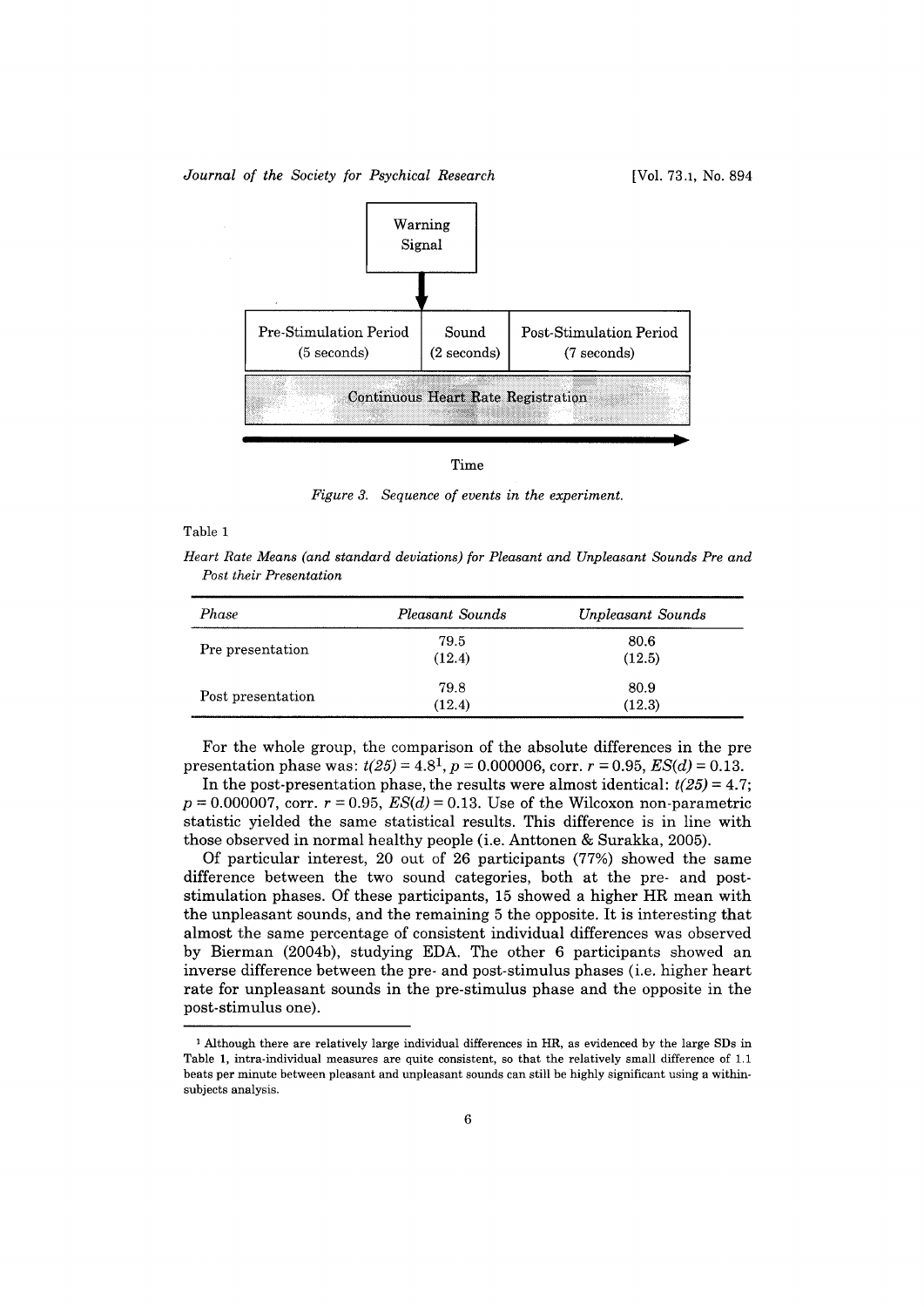### **DISCUSSION**

The observed statistical difference at the pre-stimulation phase between the two sound categories is very similar to the difference observed in the poststimulus phase, and suggests the existence of a 'pre-alerting' effect similar to that observed'by other authors with different stimuli (May, Paulinyi & Vassy, 2005; Spottiswoode & May, 2003), adding further evidence for the reliability of this phenomenon. Furthermore, these results underline the importance of individuaI differences of physiological reactions to emotional and alerting stimuli. If a task requires attention to external stimuli, there will be a heart rate deceleration, but if the task requires rejection of external stimuli, there will be heart rate acceleration (Lacey, Kagan, Lacey & Moss, 1963; van der Molen, Somsen & Orlebeke, 1984). Thus, different coping strategies for external unpleasant stimuli lead to different HR modifications. What this experiment adds to the existing literature is the recommendation to consider the individuaI differences when presenting stimuli aimed at modifying certain psycho-physiological parameters. The assumption of identical variation in response to different categories of stimuli, i.e. images, sounds, etc., among different people is probably wrong in most cases. If these differences are not considered, it is very probable that data averaging will result in a null difference. It is then recommended that these individuaI differences be checked for and, if they are present, that the data be averaged using the absolute differences of the physiological parameters between the different categories considered in the experiments.

# EXPERIMENT 2: COMPARISON BETWEEN EXPLICIT AND IMPLICIT INTUITION

In the first experiment, the paradigm used has shown itself able to detect possible pre-alerting effects in close agreement with what was obtained with the classical pre-sentiment paradigm. One could speculate that pre-alerting in the real world could serve to prepare the percipients for potentially adverse stimuli to enable them to avoid or block them. Study 2 was intended to explore the hypothesis of whether it is possible to use anticipatory signals to 'help' participants to know the category of the incoming stimuli before their presentation and consequently avoid unpleasant sounds and receive only pleasant ones. We think that, given the reliability of this paradigm, the possibility of using these anticipatory signals as a sort of biofeedback will represent a significant shift in this line of investigation with promising practical applications. In order to achieve this goal, we thought it necessary to proceed as follows:-

- firstly, to obtain for each participant a sort of 'physiological signature' of anticipatory signals related to the two sound categories, by extracting two 'anticipatory prototypes';
- secondly, to predict the category of subsequent incoming sounds by comparing each anticipatory vector of physiological signals with the two 'prototypes'.

The first step was achieved by informing each participant that ten pleasant and ten unpleasant sounds would be delivered randomly, as in Experiment 1. With these data, special software averaged the normalized means of each point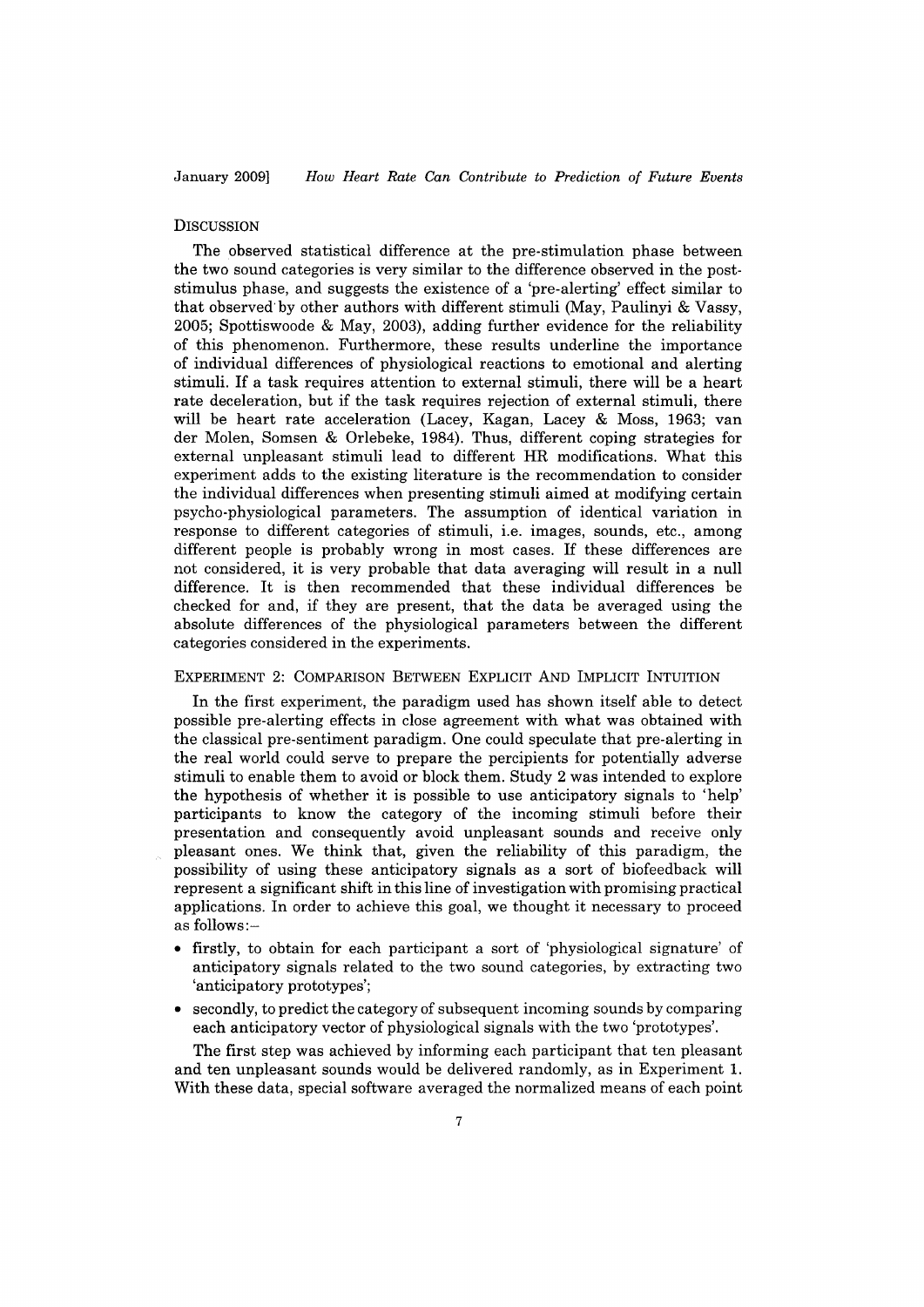of the vector of data collected in the anticipatory phase,<sup>2</sup> extracting a sort of 'anticipatory prototype' for each sound category. The second step was achieved by repeating the experimental session and correlating *each*  normalized data vector in the anticipatory phase with the two 'prototypes'.

We chose to repeat the experimental session comparing an explicit and an implicit intuitive condition. In the explicit condition, if the correlation result was higher with the prototype of the unpleasant stimuli, a visual signal was shown on the monitor to inform the participant that an unpleasant sound was very probably about to be heard, so the computer mouse should be pressed to stop its delivery. In the 'implicit intuition', participants were informed that the software would automaticalIy skip the incoming sound (further details are given in the Procedure). The choice of comparing these two forms of intuition is completely exploratory, since no evidence of their characteristics and differences is available, as far as we know.

Moreover, considering the mediating role of some personality characteristics (Braud, 2002; Dalton, Zingrone & Alvarado, 1999; Del Prete & Tressoldi, 2005) and of the estimated efficacy towards the task (Bierman & van Ditzhuijzen, 2006) on psi effects, the participants completed the Tellegen Absorption Scale (Tellegen & Atkinson, 1974) and rated their estimated efficacy (EE) on being able to block the unpleasant sounds, using a Likert scale of 1 (not at alI) to 5 (absolutely sure).

## METHOD

#### *Participants*

Twenty-two persons were recruited from among the students and people attending the Faculty of Psychology.

# *Apparatus*

We used the same apparatus as in the first experiment.

#### *Procedure*

Participants were asked to participate in an experiment on intuition taking place in two sessions. In the first session, they were requested simply to listen to twenty sounds, half pleasant and half unpleasant, delivered randomly through headphones, while their heart rate was being monitored. Moreover, they were asked to remain as calm as possible to prevent artifacts.

In the second session, participants were required to block the unpleasant sounds and listen to the pleasant ones in two ways, either using their overt intuition, by clicking the mouse after the warning signal, or using their implicit intuition, wishing to block the unpleasant sounds. The explicit and implicit conditions were presented in separated blocks balanced among the participants.

The only difference with respect to the first experiment was the insertion

<sup>2</sup> For each trial, the anticipatory heart rate vector was normalized and associated with its sound category. After the twenty trials, a single vector for each category was obtained by averaging the values of each data point of the ten vectors of the same length. AH the software was developed in LabView® by one of the authors, S.M.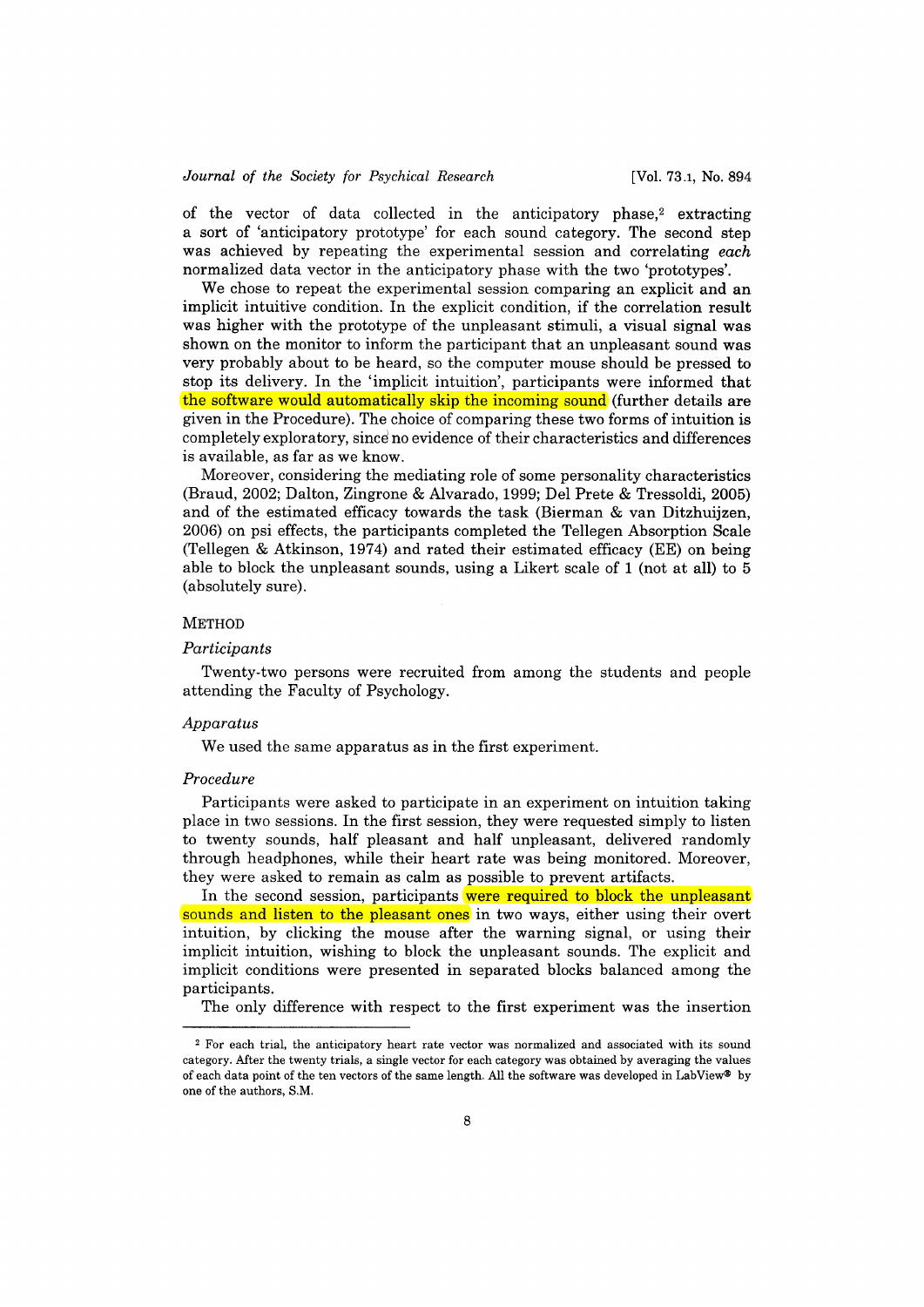## January 2009] *How Heart Rate Can Contribute to Prediction or Future Events*

of a time window of two seconds after the warning signal to alIow blocking of the incoming sound manualIy or automaticalIy (see Figure 4). In the explicit intuition condition, a red light informed the participant that an unpleasant sound was probably arriving. The participant should click the mouse to block it. In the implicit intuition condition, the participant did not receive any feedback about the probability of the arrivaI of an unpleasant sound, because the sound was blocked automaticalIy.



#### Time

*Figure 4. Sequence of events in Experiment 2.* 

# RESULTS

# *Absorption Level Comparison*

To test the effects of individuaI differences in absorption level upon the capacity to predict future sounds accurately, we divided alI the participants into two groups: those with a low absorption level (with scores equal to or below 20) and those with a high absorption level (with scores above 20). The mean differences between blocked unpleasant and pleasant sounds in the two intuitive conditions for each absorption level are presented in Figure 5.

Using the bootstrap procedure implemented with SimStat® (Péladeau & Lacoutre, 1993) in order to alIow for the low number of participants in each group, after 1000 resamplings, only the comparison between the two groups in the implicit condition was statistically significant ( $z = 2.14$ ;  $p = 0.016$  (1-tailed);  $95\%$  CI:  $3.5 - 0.42$ ;  $ES(d) = 1.03$ .

# *Differences Between Pleasant and Unpleasant Sounds*

To further analyse the source of this effect, Table 2 reports the descriptive statistics of the numbers of blocked sounds in the two intuitive conditions for each level of absorption.

The data in bold represent a statisticalIy significant difference (Wilcoxon  $z = 1.65$ ;  $p = 0.049$  (one-tailed);  $95\%$  CI = -2.6 - 0.15). It seems that in the condition of implicit intuition, participants with higher levels of absorption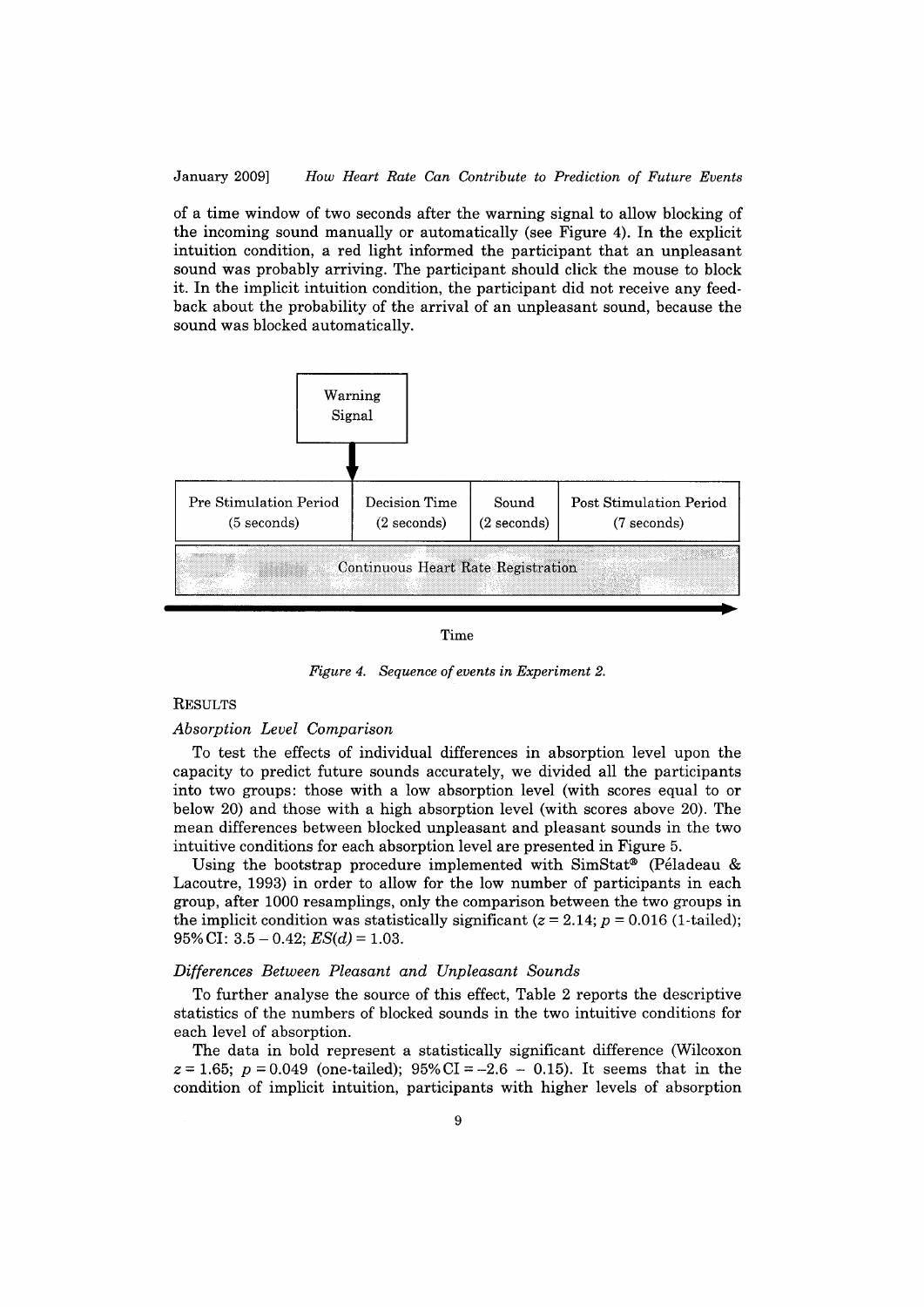

*Figure* 5. *Means and CI* 95% *of the difference between blocked unpleasant and pleasant sounds of the two absorption groups for the two intuition conditions.* 

Table 2

*Descriptive statistics of the numbers of blocked sounds in the two intuitive conditions obtained by the two groups with different level of absorption* 

| Absorption Level |      | <b>Implicit Intuition</b> |            | <i>Explicit Intuition</i> |            |
|------------------|------|---------------------------|------------|---------------------------|------------|
|                  |      | Pleasant                  | Unpleasant | Pleasant                  | Unpleasant |
| Low $(N = 12)$   | Mean | 5.25                      | 4.50       | 3.83                      | 4.17       |
|                  | SD   | 1.54                      | 1.31       | 1.34                      | 1.47       |
| High $(N = 10)$  | Mean | 4.00                      | 5.10       | 4.10                      | 3.60       |
|                  | SD   | 1.56                      | 1.91       | 1.45                      | 1.51       |

were better able to permit the pleasant sounds to be delivered than to block the unpleasant ones. Further support for this hypothesis derives from the correlation between absorption scores and the number of pleasant and unpleasant sounds blocked:  $r(20) = 0.42$ ,  $p = 0.05$ , and  $r(20) = 0.066$ ,  $p = 0.76$ , respectively in the implicit intuition condition and  $r(20) = 0.13$ ,  $p = 0.56$  and  $r(20) = -0.21$ ,  $p = 0.35$ , respectively in the explicit intuition condition.

# *Correlation Between Absorption and Expected Efficacy with Blocked Sounds*

We correlated the total scores on the Tellegen Absorption Scale and the EE score with the difference between blocked unpleasant and pleasant sounds (where a positive score indicates that more unpleasant sounds than pleasant ones were blocked). In the automatic blocking (implicit intuition) condition,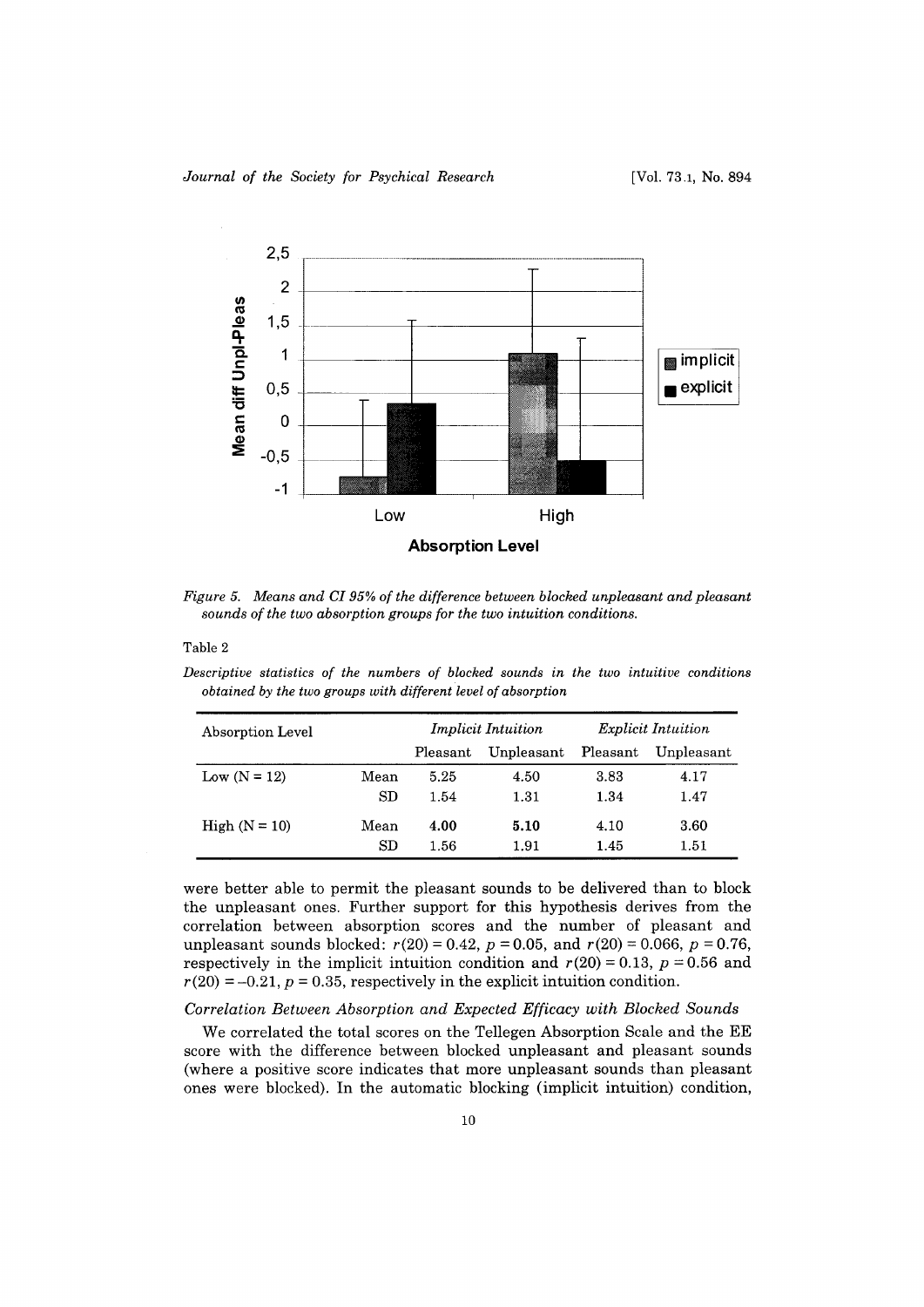the parametric correlations with absorption and EE scores were respectively  $r(20) = 0.40$ ;  $p = 0.06$  and  $r = 0.27$ ;  $p = 0.22$ ; corrected  $R^2 = 0.105$ ; the correlation between absorption and EE was  $r(20) = 0.26$ ;  $p = 0.24$ .

**In** the manual blocking (explicit intuition) condition, the same correlations were respectively:  $r(20) = -0.22$  with absorption,  $p = 0.32$  and  $r(20) = 0.03$ ,  $p = 0.89$ , with EE; corrected  $R^2 = 0.04$ ; the correlation between absorption and EE was  $r(20) = 0.32$ .

The comparison between these correlations suggest that absorption plays a significant role when sounds are automatically blocked  $(0.40 \text{ vs. } -0.22; z = 2.65)$ , whereas EE play a stronger role (0.27 vs. 0.44) with overt intuition.

## DISCUSSION OF EXPERIMENT 2 AND INTRODUCTION TO EXPERIMENT 3

The possibility of predicting the category of two groups of sounds seems to be supported by the present results even if the difference is only around 10%. However, this difference is obtained only in a condition of 'implicit intuition' and for participants with a high level of absorption. The attempt to interpret these findings is postponed until the GeneraI Discussion of this paper and after a replication of Experiment 2.

Results obtained with Experiment 2 were obtained with an exploratory approach. Before their interpretation, it was deemed necessary to examine with a confirmatory approach the reliability of the main results; that is, the role of absorption on implicit intuition to predict future pleasant or unpleasant sounds.

# METHOD

# *Participants*

Fifteen participants were recruited as in the second experiment.

## *Apparatus and Procedure*

We used the same apparatus described in Experiments 1 and 2. As to the procedure, the only difference with respect to Experiment 2 was that only the implicit intuition condition was applied.

### RESULTS

One participant obtained an anomalous differenee of six between the two eategories of blocked sounds and was eonsidered an outlier beeause this seore is more than two standard deviations from the mean of the whole sample. As a eonsequenee this value was eliminated from the subsequent analysis.

### *Comparison Between Levels of Absorption*

The mean differences between blocked pleasant and unpleasant sounds obtained by the groups with Low (score  $\leq 20$ ) and High (score  $> 20$ ) level of absorption are presented in Figure 6. The nonparametrie statistical eomparison after the bootstrap procedure was significant,  $z = 1.96$ ;  $p = 0.025$  (1-tailed); 95%  $CI = 3.2 - 0.20$ ,  $ES(d) = 1.4$ , and very similar to that observed in Experiment 2.

# *Differences Between Pleasant and Unpleasant Sounds*

The means of the blocked sounds, divided for the two eategories of absorption level, are presented in Table 3. The data in bold represent a statistically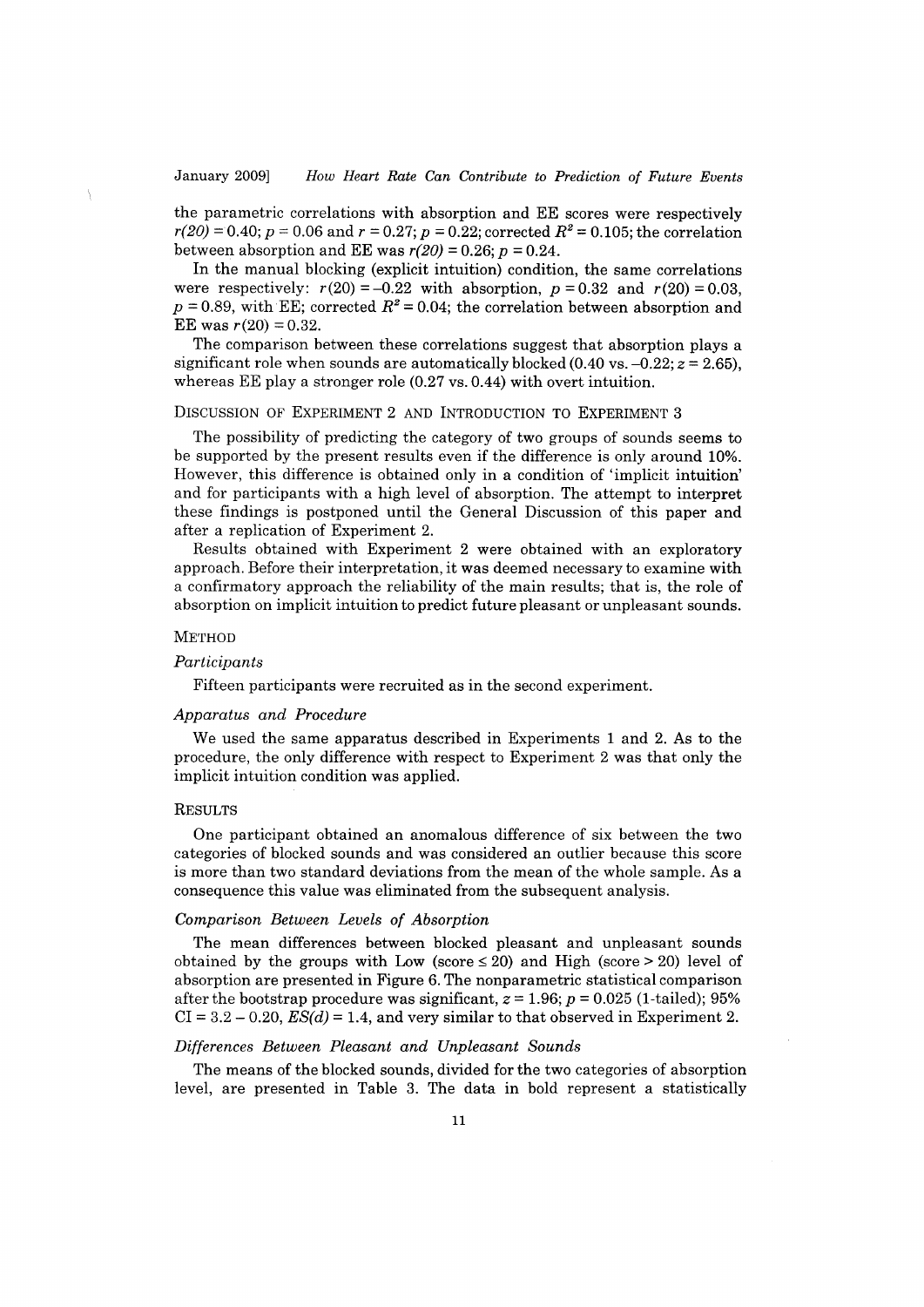

*Figure* 6. *Means and CI95% of the differences between bloched unpleasant and pleasant sounds obtained by the two groups of absorption level.* 

significant difference (bootstrap Wilcoxon  $z = 2.23$ ,  $p = 0.01$ , one-tailed;  $95\%$  CI = 2.6-1.2). Our earlier interpretation of a mediating role for absorption in facilitating the hearing of pleasant sounds under conditions of implicit intuition is confirmed here by the differential correlation between absorption scores and the number of blocked pleasant and unpleasant sounds, respectively  $rs(12) = -0.70$ ,  $p = 0.005$  and  $rs(12) = 0.002$ ,  $p = 0.99$ , in close agreement with that obtained in the second experiment.

# Table 3

| Absorption Level |      | <i>Implicit Intuition</i> |            |  |
|------------------|------|---------------------------|------------|--|
|                  |      | Pleasant                  | Unpleasant |  |
| Low $(N = 5)$    | Mean | 6.00                      | 5.40       |  |
|                  | SD.  | 1.41                      | 2.07       |  |
| High $(N = 9)$   | Mean | 3.89                      | 5.33       |  |
|                  | SD   | 1.27                      | 1.73       |  |

*Descriptive Statistics of the Number of Blocked Sounds, Divided far the Two Categories of Absorption Level* 

*Correlation Between Absorption and Expected Efficacy with Blocked Sounds Difference* 

The nonparametric correlations between absorption and EE with the difference between the two categories of blocked sounds was respectively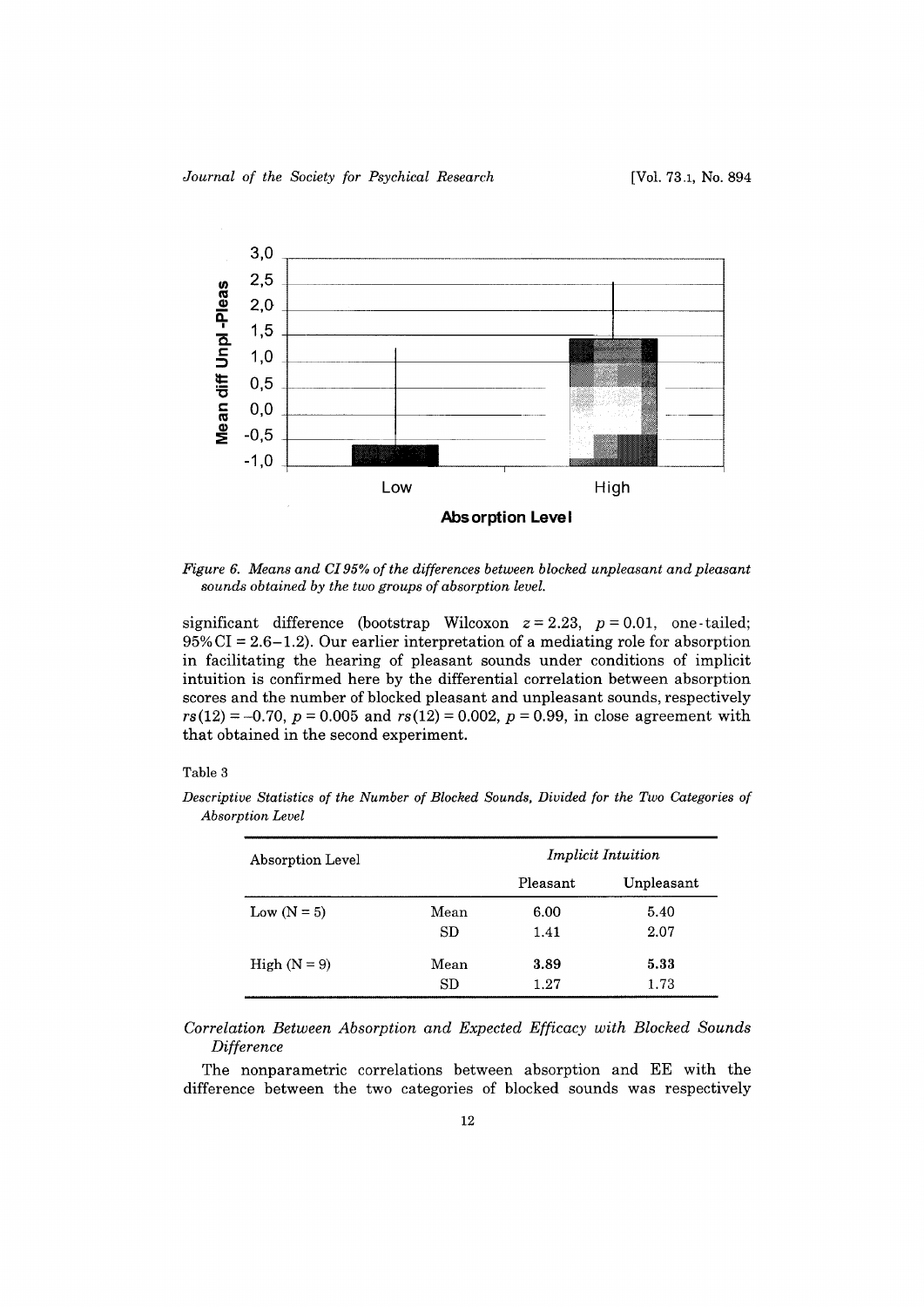$rs(12) = 0.69$ ,  $p = 0.007$  and  $rs(12) = 0.65$ ,  $p = 0.012$ , corrected  $R^2 = 0.57$ ; the correlation between absorption and EE was  $rs(12) = 0.38$ ,  $p = 0.17$ . Figure 7 illustrates the scatterplot of the first two correlations.



*Figure* 7. *Scatterplots of the absorption and EE scores with the difference between the blocked unpleasant and pleasant sounds.* 

### GENERAL DISCUSSION

The main results obtained in these three experiments may be summarized as follows. First, we found a differential anticipatory response to sounds of different categories of pleasantness and arousal, adding converging evidence of the reliability of the pre-alerting phenomenon studied by May, Paulinyi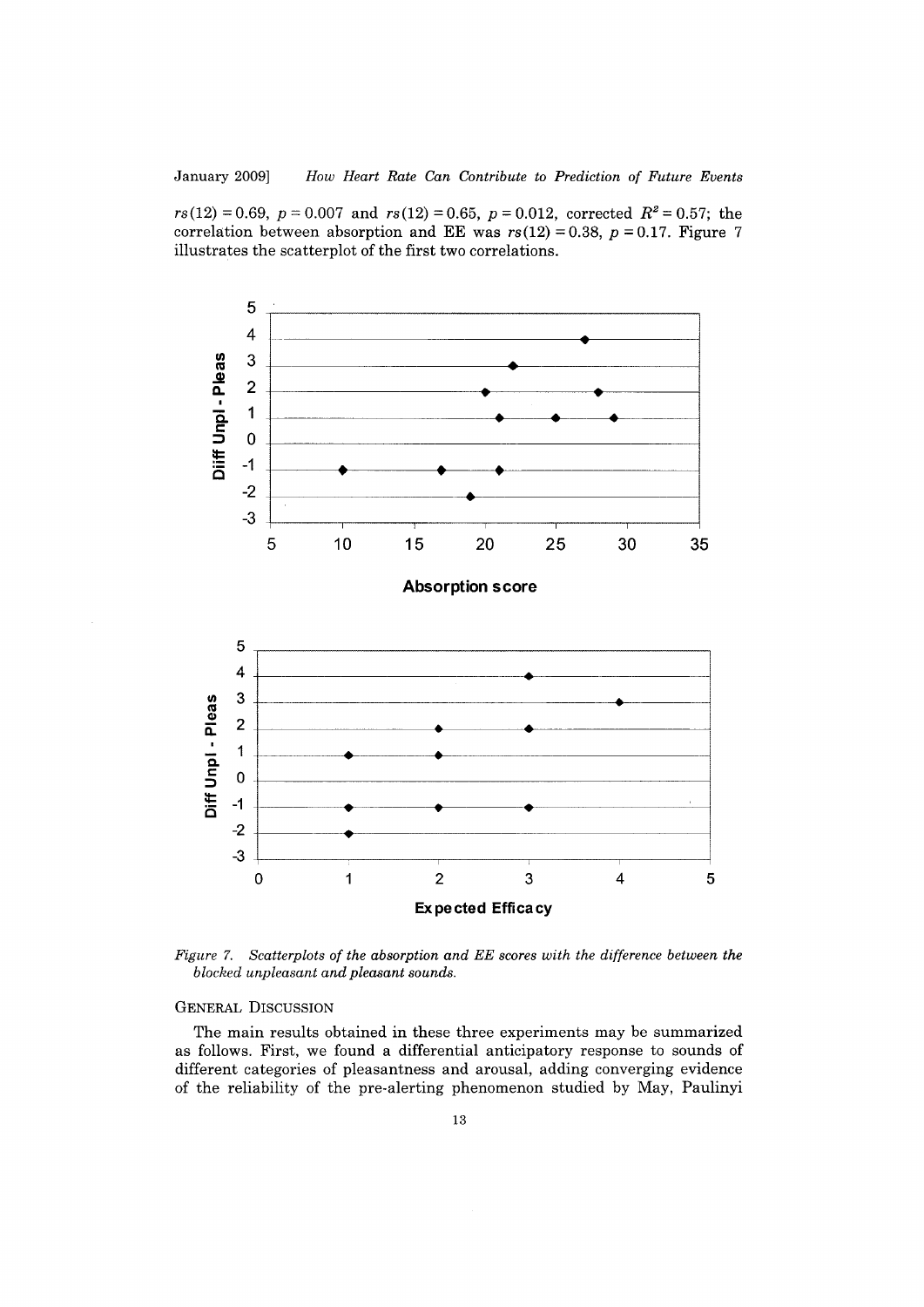and Vassy (2005) and indirectly supporting the generaI paradigm of studying precognition using physiological information (Lobach, 2008). Second, on studying this phenomenon, we observed opposing individuaI differences in the physiological reactions to the two categories of stimuli, a condition probably not always considered in these kinds of experiments. These differences were analysed, taking into account the absolute difference between them (Experiment 1). Third, and most interesting, taking into account physiological individuaI differences and level of absorption we have demonstrated for the first time the possibility of exploiting the physiological anticipatory information to predict the category of sounds to be heard by contrasting one explicit and one implicit condition of intuition.

In the first condition, after the information that an unpleasant sound was probably arriving, participants had to make an explicit decision to block its appearance. In the second condition, they were simply invited to wish to block these sounds, while the task was executed automatically (Experiment 2).

Only in the implicit intuition condition did absorption scores correlate with the difference between blocked pleasant and unpleasant sounds. Furthermore, the absorption scores correlated more strongly with the number of pleasant sounds blocked than with unpleasant sounds blocked, adding further support to the hypothesis of the mediating role of absorption in intuition, considering that the main characteristic of this personality trait is a desire to experience positive immersion in pleasant sensations. The role of positive emotions in an associative intuitive task has also been demonstrated by Bolte, Goschke and Kuhl (2003). The reliability of these results was confirmed in the third experiment, where only the implicit condition was used.

Further support for the role of absorption in facilitating the implicit prediction of future sounds was demonstrated by comparing the mean differences between the blocked pleasant and unpleasant sounds of two groups with different levels of absorption (below or above 20). In both Experiment 2 and Experiment 3 we found that only in the implicit condition did the group with a high level of absorption obtain a statistically significant difference  $(ES(d) 1.03$ and 1.4 respectively).

To summarize, a special role of absorption emerges in facilitating the perception of pleasant information even when it is presented randomly, but this facilitation seems to work only when the mental state is free of overt activity, confirming similar evidence obtained, for example, under ganzfeld conditions. In the condition we defined as implicit intuition, it is probably easier to obtain and maintain a mental state free of every thought and worry. This mental state is the most favourable one for taking advantage of the informative value of the subtle and very labile physiological anticipatory signals. If this mental state is also supported by a high level of absorption, it seems possible to obtain a very favourable mental condition for solving tasks whose probability is random.

From the theoretical point of view, our observation that it may be possible to avoid listening to unpleasant sounds and therefore to listen only to pleasant ones may have implications for the intervention paradox, which highlights logical problems in using precognitive information to change the future event being precognised. However, if you look at the data reported in Tables 2 and 3 related to the groups with a high absorption level, we see that the differences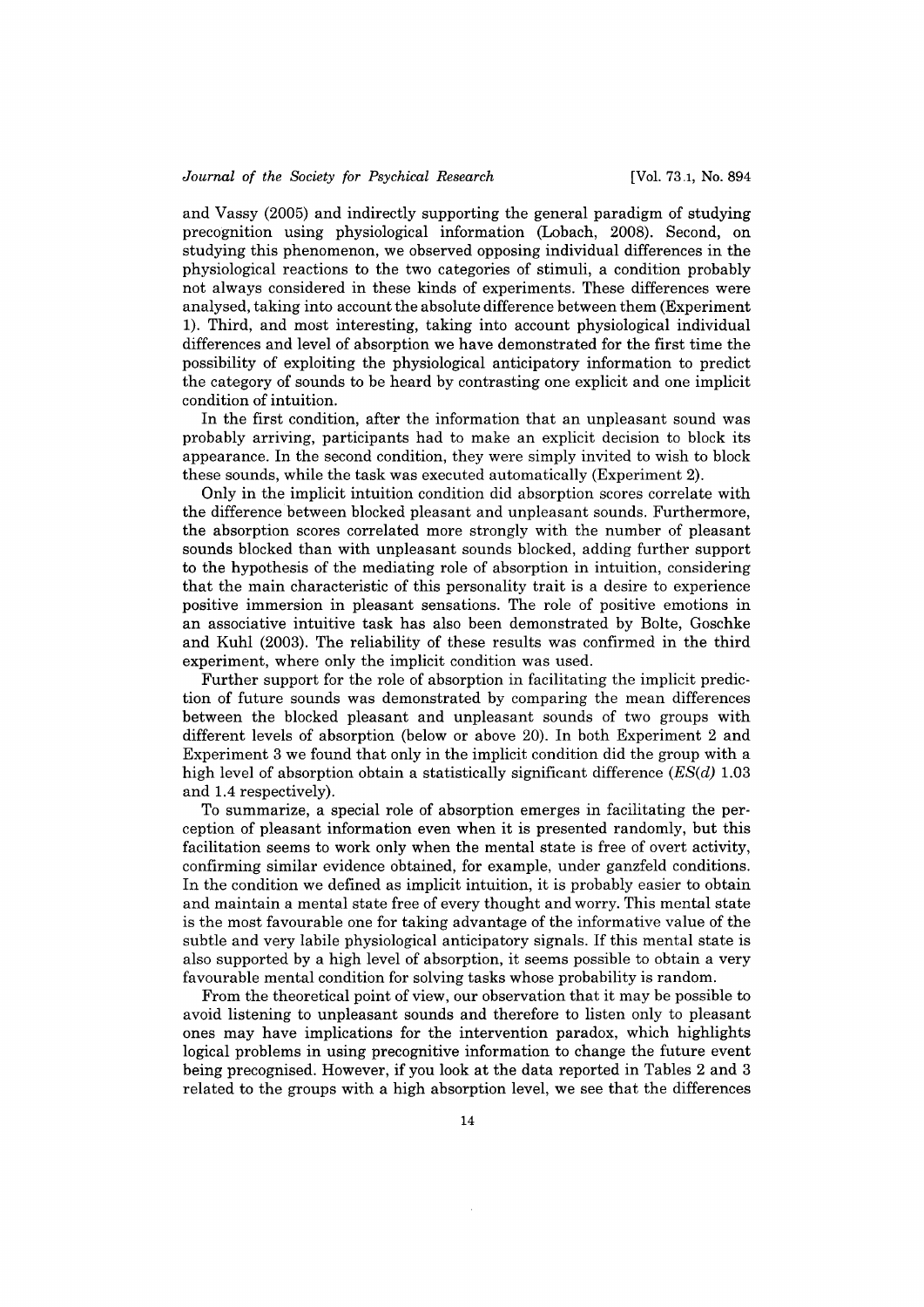January 2009] *How Heart Rate Can Contribute to Prediction ai Future Events* 

between the two sound categories arise only from the lower number of pleasant sounds blocked, the sounds that the participants will actually be listening to. On the other hand, the numbers of blocked unpleasant sounds, those that will not be listened to in the future, are at chance level.

With only two experiments we prefer not to expand our interpretations of the main results obtained. Further studies are obviously necessary to confirm the 'robustness' of the effect and methodological improvements, i.e. the algorithms to predict future events, will need to be devised to improve the accuracy of prediction.

If the data we obtained are free of artifacts and our interpretation of the results is correct, we think we have opened up a new and very promising way of using anticipatory signals to assist our implicit intuition in predicting random events.

# ACKNOWLEDGEMENTS

We thank Dick Bierman, two anonymous reviewers and the Editor for their helpful comments and suggestions regarding an earlier version of the manuscript. We thank also Dr Maria Alba Zane and the PRS team for their help in revising our English.

*Dipartimento di Psicologia Generale Università di Padova Via Venezia 8 35131 Padova, ITALY* patrizio.tressoldi@Yunipd.it

# REFERENCES

- Anttonen, J. and Surakka, V. (2005) Emotions and heart rate while sitting on a chair. *Conference on Human Factors in Computing Systems: Proceedings of the SIGCHI Conference on Human Factors in Computing Systems, 491-499.*
- Bierman, D. J. and Radin, D. I. (1997) Anomalous anticipatory response on randomized future conditions. *Perceptual and Motor Skills* 84, 689-690.
- Bierman, D. J. and Scholte, H. S. (2002) An fMRI Brain Imaging study of presentiment. *Journal of ISLIS 20* (2), 380-389.
- Bierman, D. J. (2004a) Non-conscious processes preceding intuitive decisions. *Eial Foundation 5th Symposium: Eehind and Eeyond the Erain, 109-126.*
- Bierman, D. J. (2004b) Using skin conductance presentiment and habituation effects for the selection of meditators for the fMRI experiment. *Eial Final Report, Project 34/04.*
- Bierman, D. J. and van Ditzhuijzen, J. (2006) Anomalous slow cortical components in a slot-machine task. *Proceedings of Presented Papers: The Parapsychological Association 49th Annual Convention, 5-19.*
- Bolte, A., Goschke, T. and Kuhl, J. (2003) Emotion and intuition: effects of positive and negative mood on implicit judgments of semantic coherence. *Psychological Science 14,*  416-42 l.
- Braud, W. (2002) Psi-favorable conditions. In Rammohan, V. G. (ed.) *New frontiers of Human Science: A Festschrift for* K. *Ramakrishna Rao,* 95-118. Jefferson, NC and London: McFarland.
- Dalkvist, J., Westerlund, J. and Bierman, D. J. (2002) A computational expectation bias as revealed by simulations of presentiment experiments. *JP* 66, 222-223.
- Dalton, K. S., Zingrone, N. L. and Alvarado, C. S. (1999) Exploring out-of-body experiences, dissociation, absorption, and alterations of consciousness with a creative